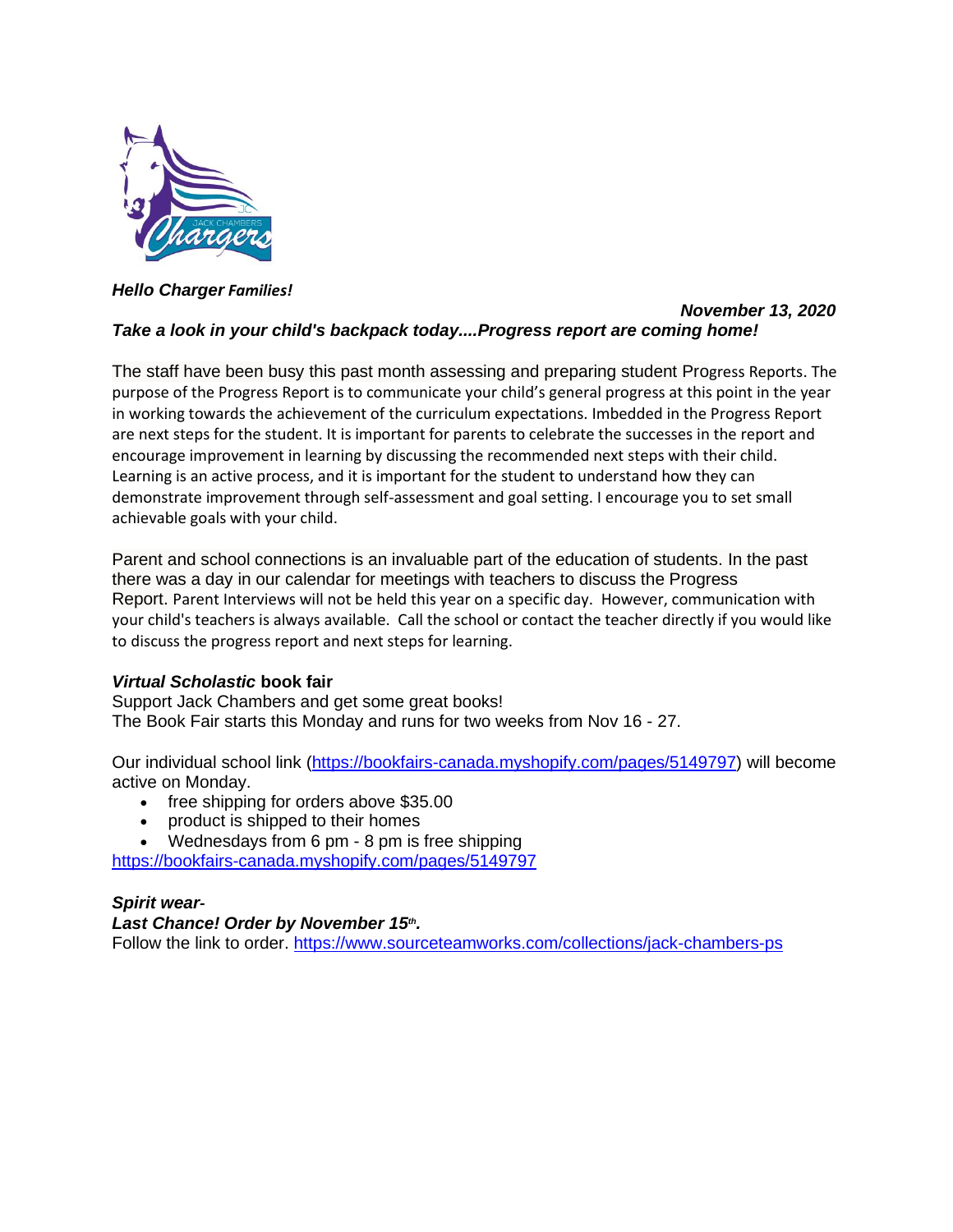

#### **Wellness tip of the month:**

Bundle up and get active outside with your family! Don't let colder temperatures stop you from having fun outdoors together. Go for a hike on one of the beautiful trails in London or Middlesex County. London trails: <https://www.alltrails.com/canada/ontario/london> . Middlesex trails: [https://www.visitmiddlesex.ca/sites/default/files/flipping\\_book/2016/TrailsGuide\\_ForWeb.pdf](https://www.visitmiddlesex.ca/sites/default/files/flipping_book/2016/TrailsGuide_ForWeb.pdf)



*Reminder-*